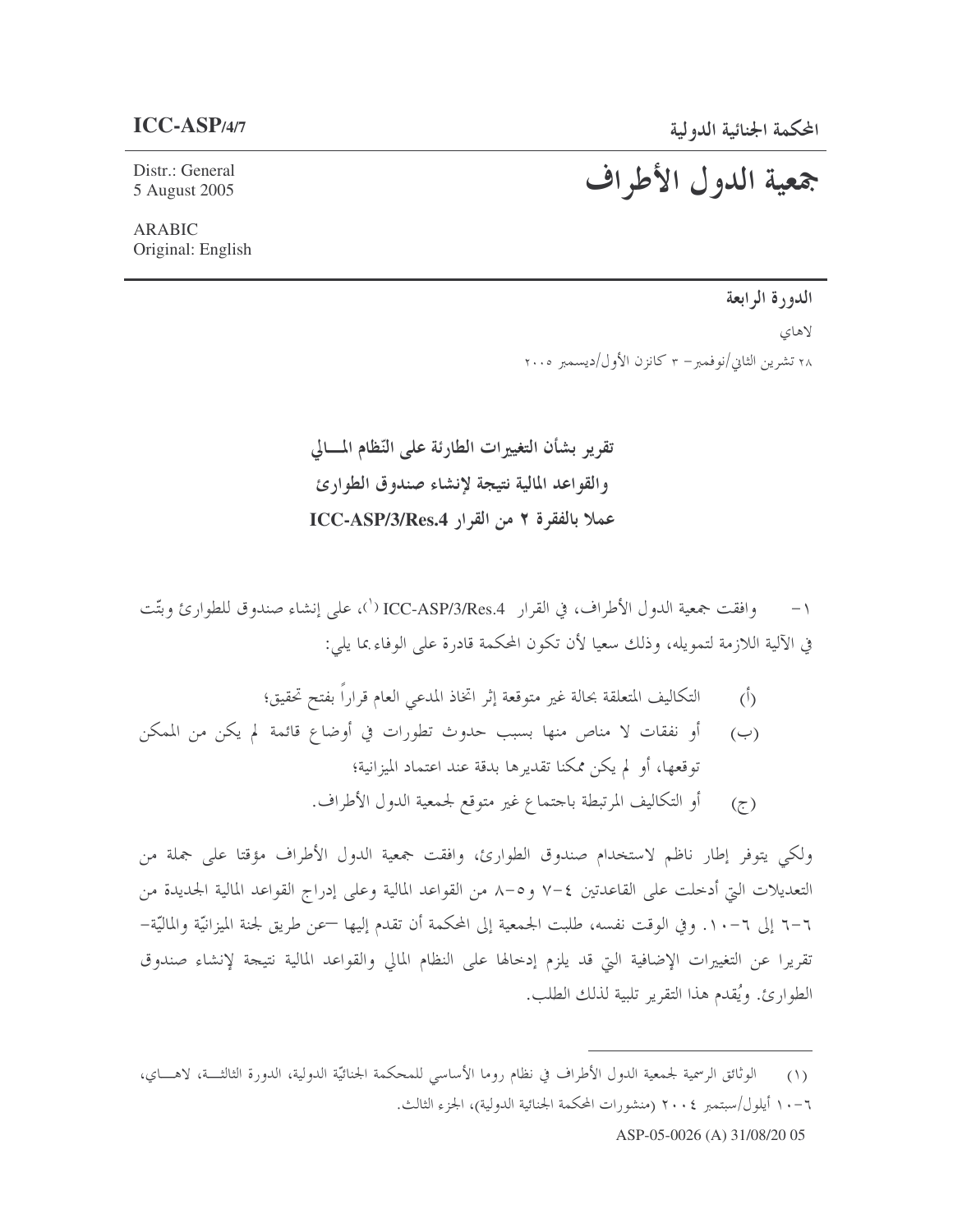ولم تلجأ المحكمة حتى هذه الساعة إلى صندوق الطوارئ منذ إنشائه، كما أُلها لم تستخدم أية آلية  $-\tau$ أخرى لمواجهة نفقات غير متوقعة كما هو متوخى في القاعدتين ٣–٦ و٤–٢ من النظام المالي والقواعد المالية. لذلك، لا يمكن أن يُقال عن المحكمة إلها قامت بالنظر في ضرورة إدخال تعديلات على النظام المالي والقواعد المالية على ضوء تحربتها اللجوء إلى أي من الآليتين أو إليهما معاً في أي وقت من الأوقات.

ومع ذلك، أحرت المحكمة استعراضاً دقيقاً للنظام المالي والقواعد المالية وبخاصّة الآليات التي من شألها أن تتبع في الحالة التي تترتَّب فيها مصاريف غير متوقعة أو لا مناص منها لم يُدرج لها في الميزانية البرنامجية أي اعتماد. والاستنتاج الذي تمَّ الحلوص إليه هو أن الأمر يقتضي إدخال تغييرات إضافية طفيفة لا غير، على النحو الموصى به أدناه.

بيد أن الأمر قد يستدعى النظر من جديد في المستقبل في إدخال تعديلات إضافية على النظام المالي والقواعد المالية، في ضوء تجربة المحكمة والممارسة المتمثلة في استخدام هذه الآلية أو تلك على النحو المتوحى في النظام المالي والقواعد المالية الآنف ذكرهما لمواجهة نفقات غير متوقعة.

وخلاصة القول، إن التعديلات التبعية الإضافية التي يقتضيها صندوق الطوارئ تتصل بفاتحة القاعـــدة  $-\tau$ ٥-٥، والقاعدة.٥-٥ (ب) والقاعدة ٧-٧.

وبمقتضى القاعدة ٦–٦ الجديدة، يمكن لجمعية الدول الأطراف أن تقرر وجوب تمويل صندوق  $-\xi$ الطوارئ من الاشتراكات المقررة. وهذا القرار سوف يتخذ لحظة اعتماد الميزانية، وعليه تدعو الحاجة إلى تعديل فاتحة القاعدة ٥–٥ بحيث يحسب لهذا الاحتمال حسابه. وهناك أيضا تعديل تبعي سيلزم إدخاله على القاعـــدة ٥–٥ (ب) لتمكين المسحّل من تبليغ الدول الأطراف باشتراكاتما المقررة في صندوق رأس المال المتداول وفي صندوق الطوارئ كذلك.

وطبقا للقاعدة ٥–٧، ينبغي أن تحسب جميع الاشتراكات المقررة بالعملة التي يستخدمها المقر الرسمي  $-\circ$ للمحكمة. وعليه، من شأن الإشارة إلى صندوق الطوارئ في القاعدة ٥-٧ أن توضّح حقيقة أن الاشتراكات المقررة في الصندوق ينبغي أن تسدّد هي الأخرى بنفس العملة.

> والتعديلات الموصّى ها هي الآتية:  $-\mathbb{I}$

يُضاف إلى فاتحة القاعدة ٥–٥ بعد عبارة "رأس المال المتداول" ما يلي: